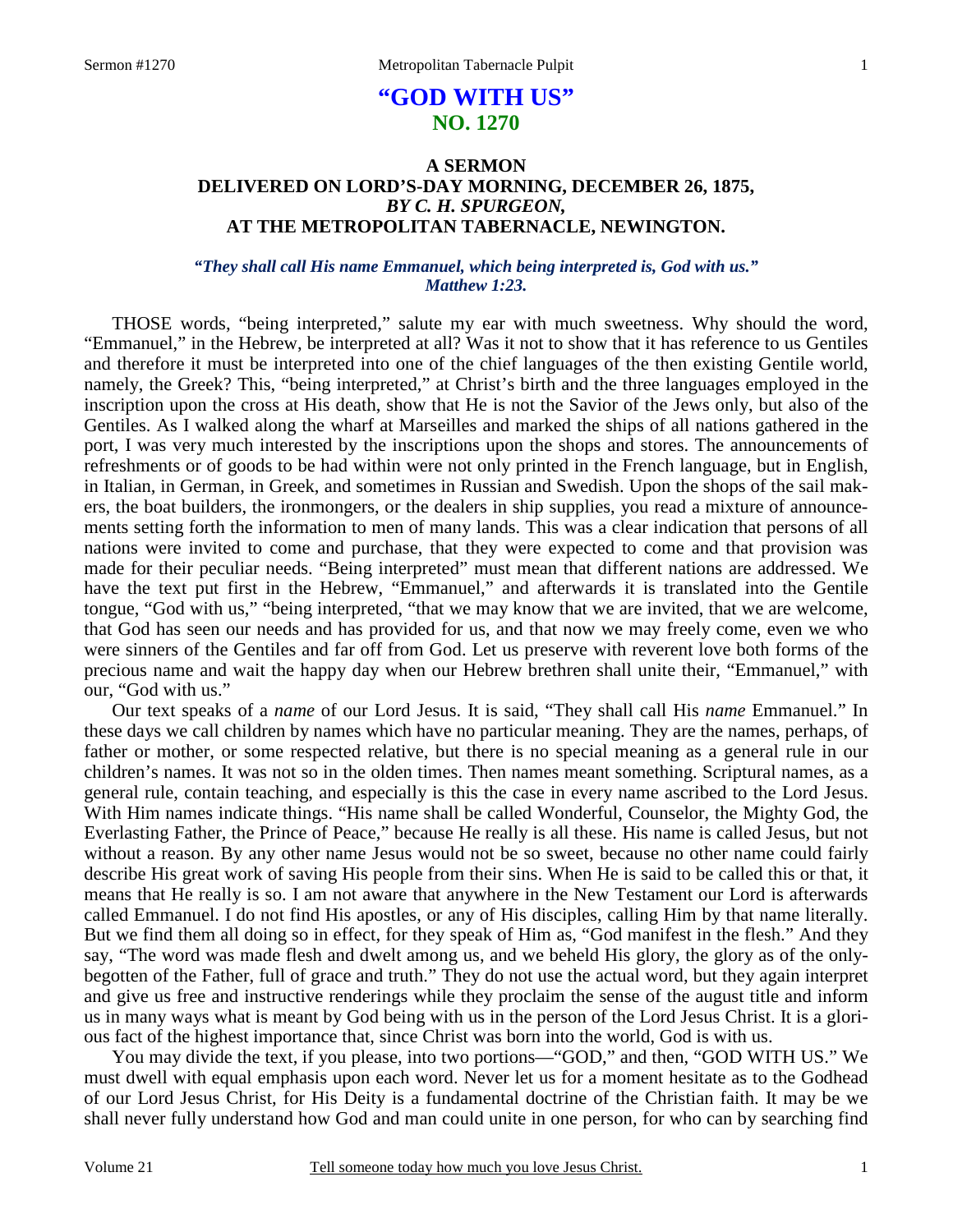out God? These great mysteries of godliness, these "deep things of God," are beyond our measurement. Our little skiff might be lost if we ventured so far out upon this vast, this infinite ocean, as to lose sight of the shore of plainly revealed truth. But let it remain as a matter of faith that Jesus Christ, even He who lay in Bethlehem's manger and was carried in a woman's arms, and lived a suffering life and died on a malefactor's cross, was, nevertheless, "God over all, blessed forever," "upholding all things by the word of His power." He was not an angel—that the apostle has abundantly disproved in the first and second chapters of the epistle to the Hebrews—He could not have been an angel, for honors are ascribed to Him which were never bestowed on angels. He was no subordinate Deity or was elevated to the Godhead, as some have absurdly said—all these things are dreams and falsehoods. He was as surely God as God can be, one with the Father and the ever-blessed Spirit. If it were not so, not only would the great strength of our hope be gone, but as to this text the sweetness would be evaporated altogether. The very essence and glory of the incarnation is that He was God who was veiled in human flesh. If it were any other being who thus came to us in human flesh, I see nothing very remarkable in it, certainly nothing comforting. That an angel should become a man is a matter of no great consequence to me. That some other superior being should assume the nature of man brings no joy to my heart and opens no well of consolation to me. But "God with us" is exquisite delight. "GOD with us"—all that "GOD" means—the Deity, the infinite Jehovah with us. This, this is worthy of the burst of midnight song when angels startled the shepherds with their carols, singing, "Glory to God in the highest, and on earth peace, good will to men." This was worthy of the foresight of seers and prophets, worthy of a new star in the heavens, worthy of the care which inspiration has manifested to preserve the record. This, too, was worthy of the martyr deaths of apostles and confessors who counted not their lives dear unto them for the sake of the incarnate God. And this, my brethren, is worthy at this day of your most earnest endeavors to spread the glad tidings. It is worthy of a holy life to illustrate its blessed influences and worthy of a joyful death to prove its consoling power. Here is the first truth of our holy faith—"Without controversy great is the mystery of godliness, God was manifest in the flesh." He who was born at Bethlehem is God and "God with us." God—there lies the majesty. "God with us"—there lies the mercy. *God—*there is glory. "God *with us*" there is grace. God alone might well strike us with terror, but "God with us" inspires us with hope and confidence. Take my text as a whole and carry it in your bosoms as a bundle of sweet spices to perfume your hearts with peace and joy. May the Holy Spirit open to you the truth and the truth to you. I would joyfully say to you in the words of one of our poets—

> *"Veiled in flesh the Godhead see; Hail the incarnate Deity! Pleased as man with men to appear, Jesus our Immanuel here."*

First, *let us admire this truth.* Then *let us consider it more at length,* and after that *let us endeavor personally to appropriate it*.

**I.** LET US ADMIRE THIS TRUTH. "God with us." Let us stand at a reverent distance from it as Moses when he saw God in the bush stood a little back and took his shoes off, feeling that the place where he stood was holy ground. This is a wonderful fact, God the Infinite once dwelt in the frail body of a child and tabernacled in the suffering form of a lowly man. "God was in Christ." "He made Himself of no reputation, and took upon Him the form of a servant, and was made in the likeness of men."

Observe first, the wonder of *condescension* contained in this fact, that God, who made all things, should assume the nature of one of His own creatures. That the self-existent should be united with the dependent and deprived, and the Almighty linked with the feeble and mortal. In the case before us, the Lord descended to the very depth of humiliation and entered into alliance with a nature which did not occupy the chief place in the scale of existence. It would have been great condescension for the infinite and incomprehensible Jehovah to have taken upon Himself the nature of some noble spiritual being, such as a seraph or a cherub. The union of the divine with a created spirit would have been an immeasurable stoop—but for God to be one with man is far more. Remember that in the person of Christ, manhood was not merely a quickening spirit, but also suffering, hungering, dying flesh and blood. There was taken to Himself by our Lord all that materialism which makes up a body and a body is after all but the dust of the earth—a structure fashioned from the materials around us. There is nothing in our bodily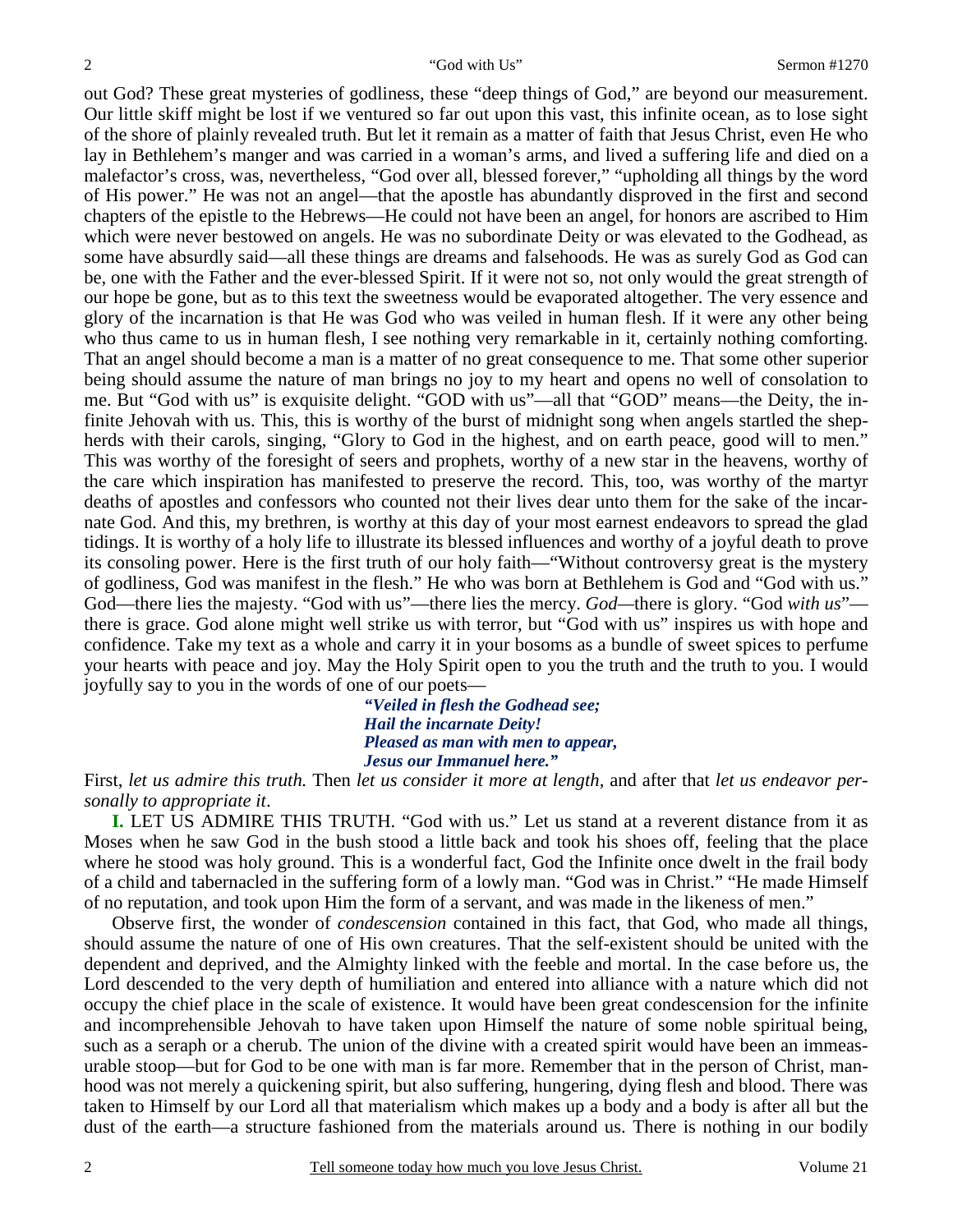frame but what is to be found in the substance of the earth on which we live. We feed upon that which grows out of the earth and when we die we go back to the dust from which we were taken. Is not this a strange thing that this grosser part of creation, this meaner part, this dust of it, should, nevertheless, be taken into union with that pure, marvelous, incomprehensible, divine being of whom we know so little, and can comprehend nothing at all? Oh, the condescension of it! I leave it to the meditations of your quiet moments. Dwell on it with care. I am persuaded that no man has any idea how wonderful a stoop it was for God thus to dwell in human flesh and to be, "God with us."

Yet, to make it appear still more remarkable, remember that the creature whose nature Christ took was a being that had sinned. I can more readily conceive the Lord's taking upon Himself the nature of a race which had never fallen. But, lo, the race of man stood in rebellion against God and yet Christ became a man that He might deliver us from the consequences of our rebellion and lift us up to something higher than our pristine purity. "God sending His own Son in the likeness of sinful flesh has condemned sin in the flesh." "Oh, the depths," is all that we can say as we look on and marvel at this stoop of divine love.

Note, next, as you view this marvel at a distance, what a *miracle of power* is before us. Have you ever thought of the power displayed in the Lord's fashioning a body capable of union with Godhead? Our Lord was incarnate in a body, which was truly a human body, but yet in some wondrous way was prepared to sustain the indwelling of Deity. Contact with God is terrible—"He looks on the earth and it trembles. He touches the hills and they smoke." He puts His feet on Paran and it melts and Sinai dissolves in flames of fire. So strongly was this truth inwrought into the minds of the early saints that they said, "No man can see God's face and live." And yet here was a manhood which did not merely see the face of God, but which was inhabited by Deity. What human frame was this which could abide the presence of Jehovah! "A body have You prepared Me." This was, indeed, a body curiously worked, a holy thing, a special product of the Holy Spirit's power. It was a body like our own, with nerves as sensitive and muscles as readily strained. It was a body with every organization as delicately fashioned as our own and yet God was in it. It was a frail boat to bear such freight. Oh, man Christ, how could You bear the Deity within You! We know not how it was, but God knows. Let us adore this hiding of the Almighty in human weakness, this comprehending of the Incomprehensible, this revealing of the Invisible, this localization of the Omnipresent. Alas, I do but babble! What are words when we deal with such an unutterable truth? Suffice it to say that the divine power was wonderfully seen in the continued existence of the materialism of Christ's body—which otherwise had been consumed for such a wondrous contact with divinity. Admire the power which dwelt in, "God with us."

Again, as you gaze upon the mystery, consider what *an ensign of good will* this must be to the sons of men. When the Lord takes manhood into union with Himself in this matchless way, it must mean good to man. God cannot mean to destroy that race which He thus weds unto Himself. Such a marriage as this, between man and God, must mean peace. War and destruction are never thus predicted. God incarnate in Bethlehem, to be adored by shepherds, foretells nothing but "peace on earth and mercy mild." O you sinners who tremble at the thought of the divine wrath, as well you may, lift up your heads with joyful hope of mercy and favor, for God must be full of grace and mercy to that race which He so distinguishes above all others by taking it into union with Himself. Be of good cheer, O men born of women, and expect untold blessings for "unto us a child is born, unto us a Son is given." If you look at rivers you can often tell from where they come and the soil over which they have flowed by their color. Those which flood from melting glaciers are known at once. There is a text concerning a heavenly river which you will understand if you look at it in this light—"He showed me a pure river of the water of life, clear as crystal, proceeding out of the throne of God and *of the Lamb*." Where the throne is occupied by Godhead and the appointed Mediator, the incarnate God, the once bleeding Lamb, then the river most be pure as crystal and be a river, not of molten lava of devouring wrath, but a river of the water of life. Look to "God with us" and you will see that the consequences of incarnation must be pleasant, profitable, saving, and ennobling to the sons of men.

I pray you to continue your admiring glance and look upon God with us once more *as a pledge of our deliverance*. We are a fallen race. We are sunk in the mire. We are sold under sin, in bondage and in slavery to Satan. But if God comes to our race and espouses its nature, why then we must retrieve our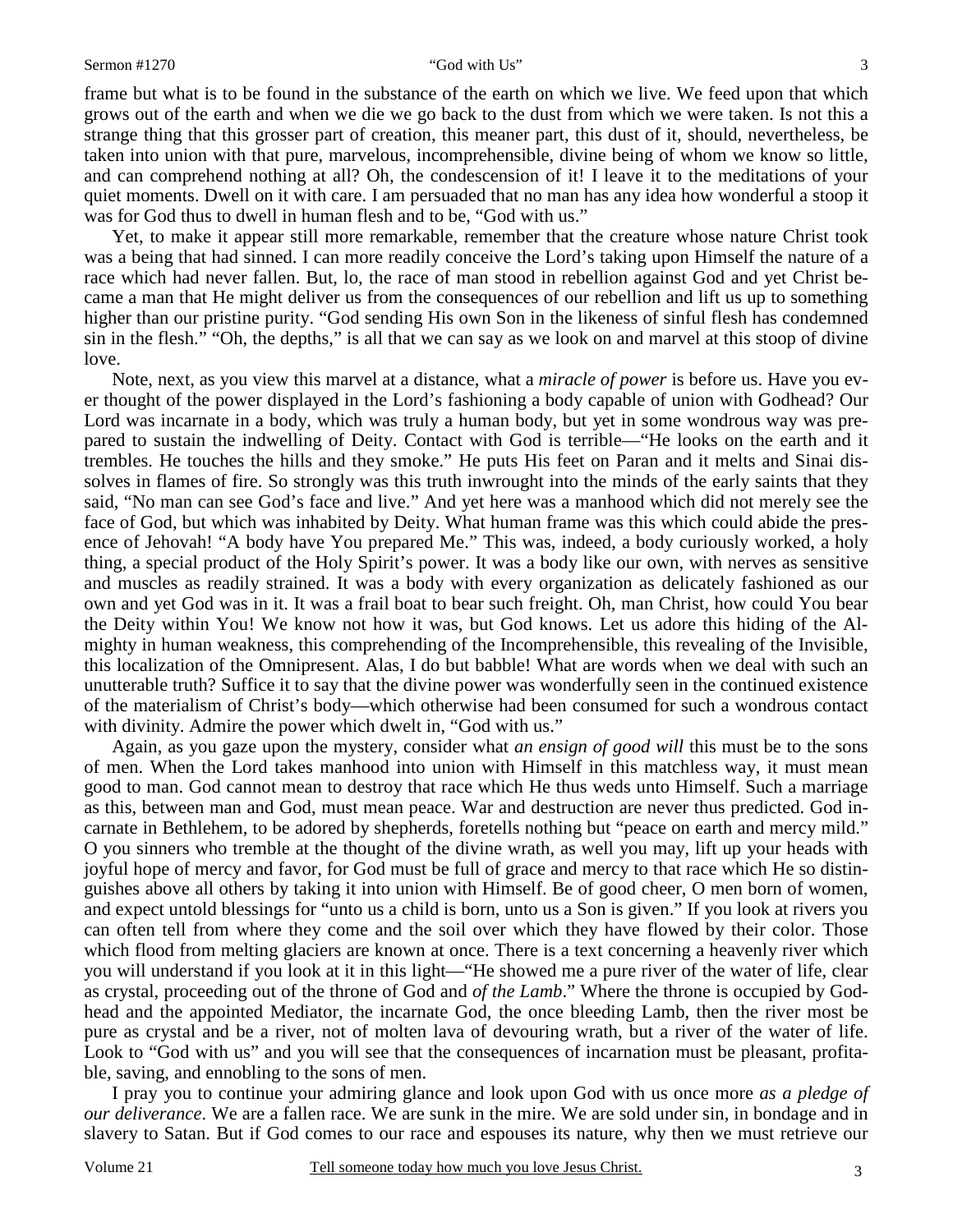fall—it cannot be possible for the gates of hell to keep those down who have God with them. Slaves under sin and bondsmen beneath the law, hearken to the trumpet of jubilee, for one has come among you, born of a woman, made under the law, who is also Mighty God pledged to set you free. He is a Savior and a great one. He is able to save for He is Almighty, and pledged to do it for He has entered the fight and put on the harness for the battle. The champion of His people is one who will not fail nor be discouraged till the battle is fully fought and won. Jesus, coming down from heaven, is the pledge that He will take His people up to heaven. His taking our nature is the seal of our being lifted up to His throne. Were it an angel that had interposed, we might have some fears. Were it a mere man, we might go beyond fear and sit down in despair. But if it is "God with us" and God has actually taken manhood into union with Himself, then let us "ring the bells of heaven" and be glad. There must be brighter and happier days. There must be salvation for man. There must be glory to God. Let us bask in the beams of the Sun of Righteousness who now has risen upon us—a light to lighten the Gentiles and to be the glory of His people Israel.

Thus we have admired at a distance.

**II.** And, now, in the second place, let us come nearer and CONSIDER THE SUBJECT MORE CLOSELY. What is this? What does this mean, "God with us"? I do not expect, this morning, to be able to set forth all the meaning of this short text, "God with us," for indeed it seems to me to contain the whole history of redemption. It hints at man's being without God and God's having removed from man on account of sin. It seems to tell me of man's spiritual life by Christ's coming to him and being formed in him the hope of glory. God communes with man and man returns to God and receives again the divine image as at the first. Yes, heaven itself is "God with us." This text might serve for a hundred sermons without any wire drawing. Yes, one might continue to expatiate upon its manifold meanings forever. I can only at this time give mere hints of lines of thought which you can pursue at your leisure, the Holy Spirit enabling you.

This glorious word Emmanuel means, first, that God in Christ is *with us in very near association*. The Greek particle here used is very forcible and expresses the strongest form of "*with*." It is not merely, "in company with us," as another Greek word would signify, but "with," "together with," and "sharing with." This preposition is a close rivet, a firm bond, implying, if not declaring, close fellowship. God is peculiarly and closely "with us." Now, think for a while and you will see that God has, in very deed, come near to us in very close association. He must have done so, for *He has taken upon Himself our nature,* literally our nature—flesh, blood, bone, everything that made a body—mind, heart, soul, memory, imagination, judgement, everything that makes a rational man. Christ Jesus was the man of men, the second Adam, the model representative man. Think not of Him as a deified man any more than you would dare to regard Him as a humanized God or demigod. Do not confuse the natures nor divide the person—He is but one person, yet very man as He is also very God. Think of this truth, then, and say, "He who sits on the throne is such as I am, sin alone excepted." No, 'tis too much for speech, I will not speak of it. It is a theme which masters me, and I fear to utter rash expressions. Turn this truth over and over and see if it is not sweeter than honey and the honey-comb—

> *"Oh joy! There sits in our flesh, Upon a throne of light, One of a human mother born, In perfect Godhead bright!"*

Being with us in our nature, God was with us in *all our life's pilgrimage*. Scarcely can you find a halting place in the march of life at which Jesus has not paused, or a weary league which He has not traversed. From the gate of entrance even to the door which closes life's way, the footprints of Jesus may be traced. Were you in the cradle? He was there. Were you a child under parental authority? Christ was also a boy in the home at Nazareth. Have you entered upon life's battle? Your Lord and Master did the same, and though He lived not to old age, yet through incessant toil and suffering, He bore the marred visage which attends a battered old age. Are you alone? So was He, in the wilderness and on the mountain's side, and in the garden's gloom. Do you mix in public society? So did He labor in the thickest crowds. Where can you find yourself, on the hilltop, or in the valley, on the land or on the sea, in the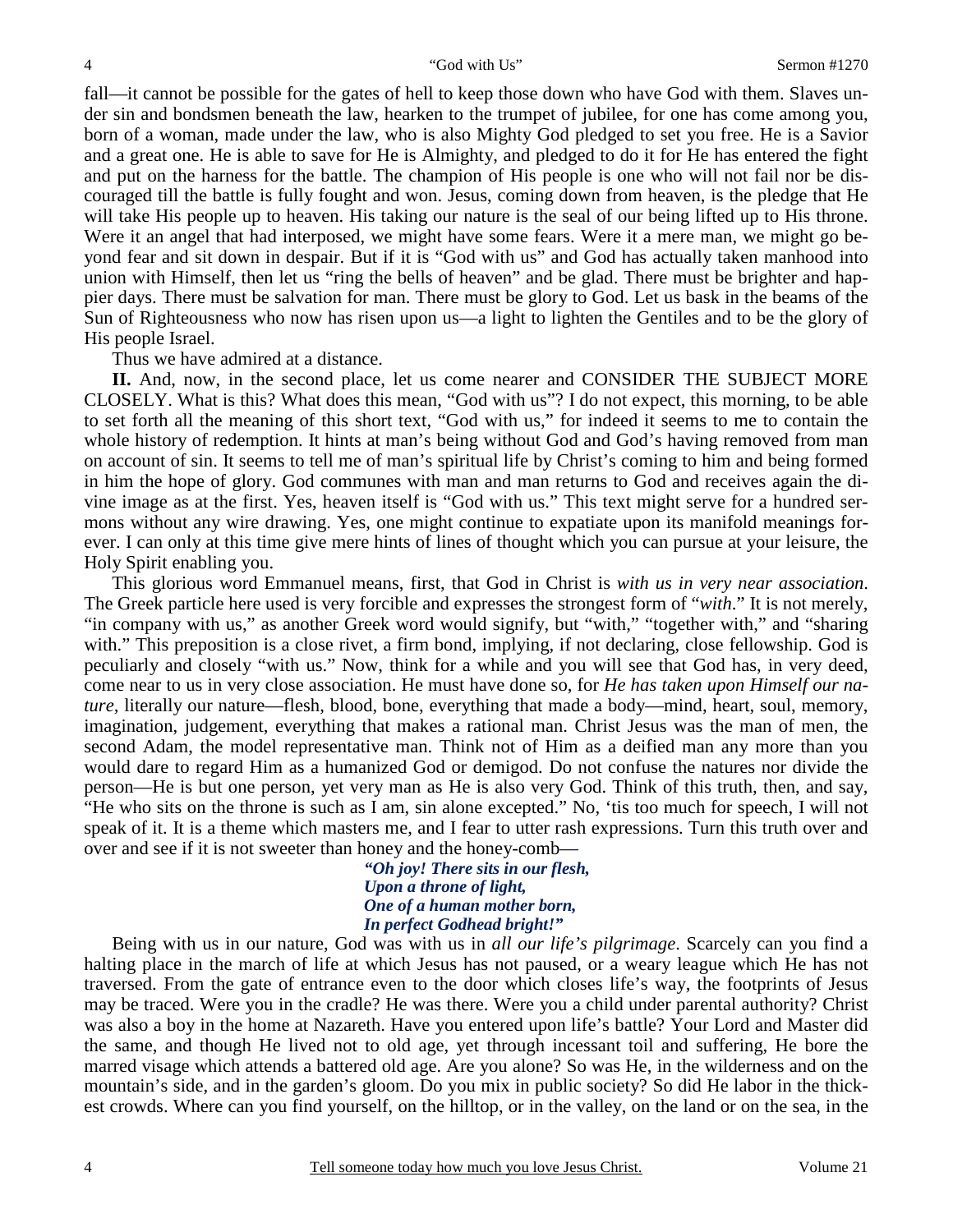daylight or in darkness—where, I say, can you be without discovering that Jesus has been there before you? What the world has said of her great poet we might with far more truth say of our Redeemer—

#### *"A man so various that he seemed to be*

#### *Not one, but all mankind's epitome."*

One harmonious man He was, and yet all saintly lives seem to be condensed in His. Two believers may be very unlike each other, and yet both will find that Christ's life has in it points of likeness to their own. One shall be rich and another shall be poor. One actively laborious and another patiently suffering, and yet each man, in studying the history of the Savior, shall be able to say—His pathway ran hard by my own. He was made in all points like unto His brethren. How charming is the fact that our Lord is "God with us," not here and there, and now and then, but forever.

 Especially does this come out with sweetness in His being "God with us" *in our sorrows*. There is no pang that rends the heart—I might almost say not one which disturbs the body—but what Jesus Christ has been with us in it all. Do you feel the sorrows of poverty? He "had not where to lay His head." Do you endure the griefs of bereavement? Jesus "wept" at the tomb of Lazarus. Have you been slandered for righteousness' sake and has it vexed your spirit? He said, "Reproach has broken My heart." Have you been betrayed? Do not forget that He, too, had His familiar friend who sold Him for the price of a slave. On what stormy seas have you been tossed which have not also roared around His boat? Never a glen of adversity so dark, so deep, apparently so pathless, but what in stooping down you may discover the footprints of the Crucified One. In the fires and in the rivers, in the cold night and under the burning sun, He cries, "I am with you. Be not dismayed, for I am both your companion and your God."

Mysteriously true is it that when you and I shall come to *the last, the closing scene*, we shall find that Emmanuel has been there. He felt the pangs and throes of death. He endured the bloody sweat of agony and the parching thirst of fever. He knew the separation of the tortured spirit from the poor fainting flesh and cried, as we shall, "Father, into Your hands I commend My spirit." Yes, and the grave He knew, for there He slept and left the sepulcher perfumed and furnished to be a couch of rest and not a morgue of corruption. That new tomb in the garden makes Him God with us till the resurrection shall call us from our beds of clay to find Him God with us in newness of life. We shall be raised up in His likeness and the first sight our opening eyes shall see shall be the incarnate God. "I know that my Redeemer lives, and though after my skin worms devour this body, yet in my flesh shall I see God." "God with us." I in my flesh shall see Him as the man, the God. And so *to all eternity,* He will maintain the most intimate association with us. As long as ages roll, He shall be "God with us." Has He not said, "Because I live you shall live also"? Both His human and divine life will last on forever and so shall our life endure. He shall dwell among us and lead us to living fountains of waters and so shall we be forever with the Lord.

Now, my brethren, if you will review these thoughts, you shall find a good store of food. In fact, a feast even under that one head. God in Christ is with us in the nearest possible association.

But, secondly, *God in Christ is with us in the fullest reconciliation*. This of course is true if the former is true. There was a time when we were parted from God. We were without God, being alienated from Him by wicked works. And God was also removed from us by reason of the natural righteousness of character which thrusts iniquity far from Him. He is of purer eyes than to behold iniquity, neither can evil dwell with Him. That strict justice with which He rules the world requires that He should hide His face from a sinful generation. A God who looks with complacency upon guilty men is not the God of the Bible, who is in multitudes of places set forth as burning with indignation against the wicked. "The wicked and him that loves violence His soul hates." But now the sin which separated us from God has been put away by the blessed sacrifice of Christ upon the tree. And the righteousness, the absence of which causes a gulf between unrighteous man and righteous God that righteousness, I say, has been found, for Jesus has brought in everlasting righteousness. So that now, in Jesus, God is with us, reconciled to us—the sin which caused His wrath is forever put away from His people. There are some who object to this view of the case and I, for one, will not yield one jot to their objections. I do not wonder that they quibble at certain unwise statements which I like no better than they do. But nevertheless, if they oppose the atonement as making recompense to injured justice, their objections shall have no force with me. It is most true that God is always love, but His stern justice is not opposed thereto. It is also most certainly true that towards His people He always was, in the highest sense, love and the atonement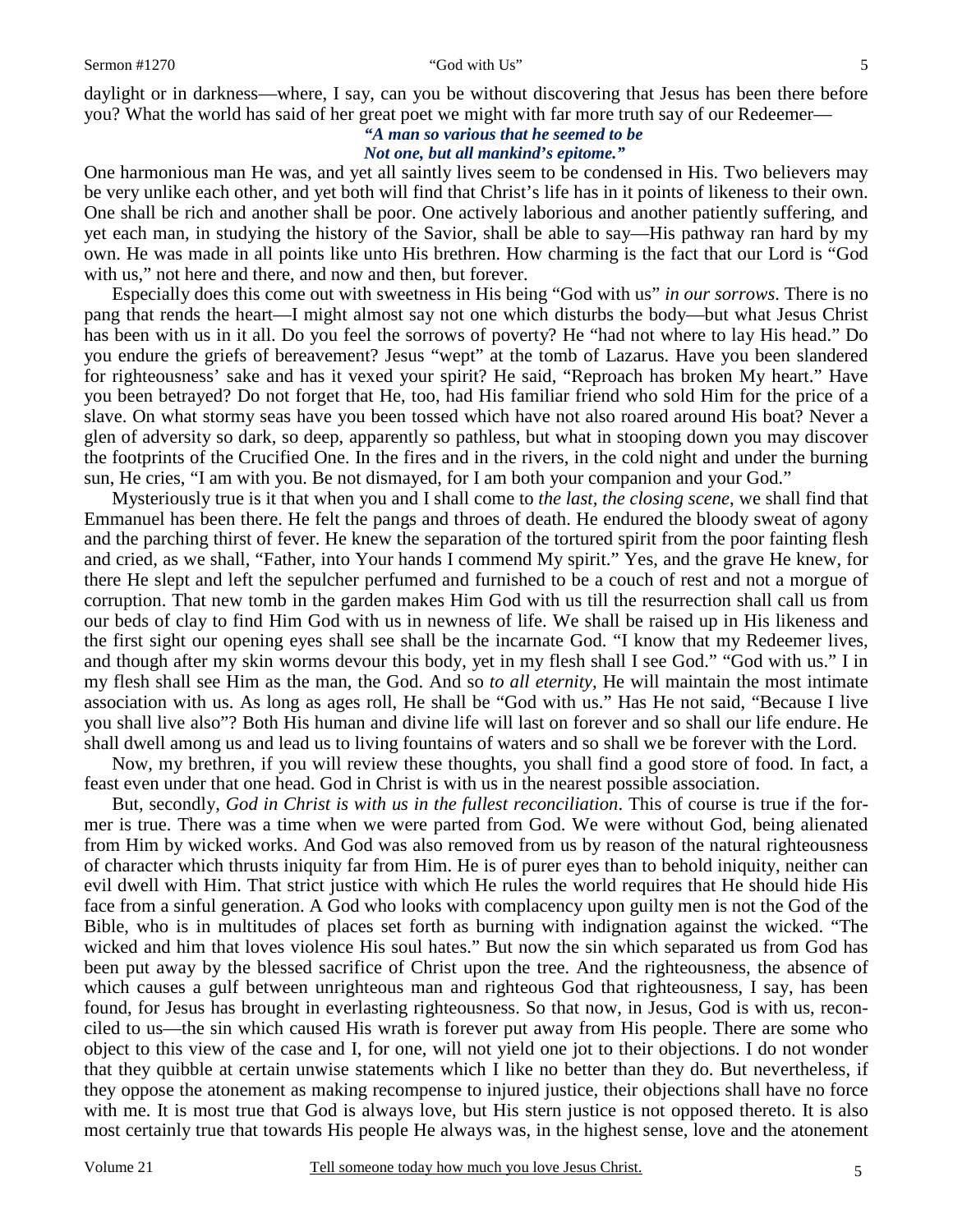is the result and not the cause of divine love. Yet, still viewed in His righteous character, as a judge and lawgiver, God is "angry with the wicked every day," and apart from the reconciling sacrifice of Christ, His own people were "heirs of wrath even as others." There was anger in the heart of God, as a righteous judge against those who broke His holy law, and the reconciliation has a bearing upon the position of the judge of all the earth as well as upon man. I, for one, shall never cease to say, "O Lord, I will praise You, for though You were angry with me, Your anger is turned away and You comfort me." God can now be with man and embrace sinners as His children, as He could not have righteously done had not Jesus died. In this sense, and in this sense only, did Dr. Watts write some of his hymns which have been so fiercely condemned. I take leave to quote two verses, and to commend them as setting forth a great truth if the Lord is viewed as a judge and represented as the awakened conscience of man rightly perceives Him. Our poet says of the throne of God—

> *"Once 'twas the seat of dreadful wrath, And shot devouring flames. Our God appeared, consuming fire, And vengeance was His name. Rich were the drops of Jesus' blood, Which earned His frowning face, Which sprinkled o'er the burning throne, And turned the wrath to grace."*

So that now Jehovah is not God against us, but "God with us," He has "reconciled us to Himself by the death of His Son."

A third meaning of the text "God with us" is this, *God in Christ is with us in blessed communication*. That is to say, now He has come so near to us as to enter into commerce with us and this He does in part by hallowed conversation. Now He speaks to us and in us. He has, in these last days, spoken to us by His Son and by the divine Spirit with the still small voice of warning, consolation, instruction, and direction. Are you not conscious of this? Since your souls have come to know Christ, have you not also enjoyed communion with the Most High? Now, like Enoch, you "walk with God," and like Abraham, you talk with Him as a man talks with his friend. What are those prayers and praises of yours but the speech which you are permitted to have with the Most High? And He replies to you when His Spirit seals home the promise or applies the precept, when with fresh light He leads you into the doctrine or bestows brighter confidence as to good things to come. Oh yes, God is with us now, so that when He cries, "Seek you My face," our heart says to Him, "Your face, Lord, will I seek." These Sabbath gatherings—what do they mean to many of us but "God with us"? That communion table—what does it mean but "God with us"? O, how often, in the breaking of bread and the pouring forth of the wine in the memory of His atoning death have we enjoyed His real presence, not in a superstitious, but in a spiritual sense, and found the Lord Jesus to be "God with us"? Yes, in every holy ordinance, in every sacred act of worship, we now find that there is a door opened in heaven and a new and living way by which we may come to the throne of grace. Is not this a joy better than all the riches of earth could buy?

And it is not merely in speech that the Lord is with us, but God is with us now by powerful *acts* as well as words. "God with us," why it is the inscription upon our royal standard which strikes terror to the heart of the foe and cheers the sacramental host of God's elect. Is not this our war cry, "The Lord of hosts is with us, the God of Jacob is our refuge"? As to our foes within, God is with us to overcome our corruptions and frailties. And as to the adversaries of the truth without, God is with His church and Christ has promised that He always will be with her, "even to the end of the world." We have not merely God's word and promises, but we have seen His acts of grace on our behalf, both in providence and in the working of His blessed Spirit. "The Lord has made bare His holy arm in the eyes of all the people." "In Judah is God known: His name is great in Israel. In Salem also is His tabernacle, and His dwelling place in Zion. There broke He the arrows of the bow, the shield, and the sword, and the battle." "God with us"—O, my brethren, it makes our hearts leap for joy. It fills us with dauntless courage. How can we be dismayed when the Lord of hosts is on our side?

Nor is it merely that God is with us in acts of power on our behalf, but in emanations of His own life into our nature by which we are at first new born, and afterwards sustained in spiritual life. This is more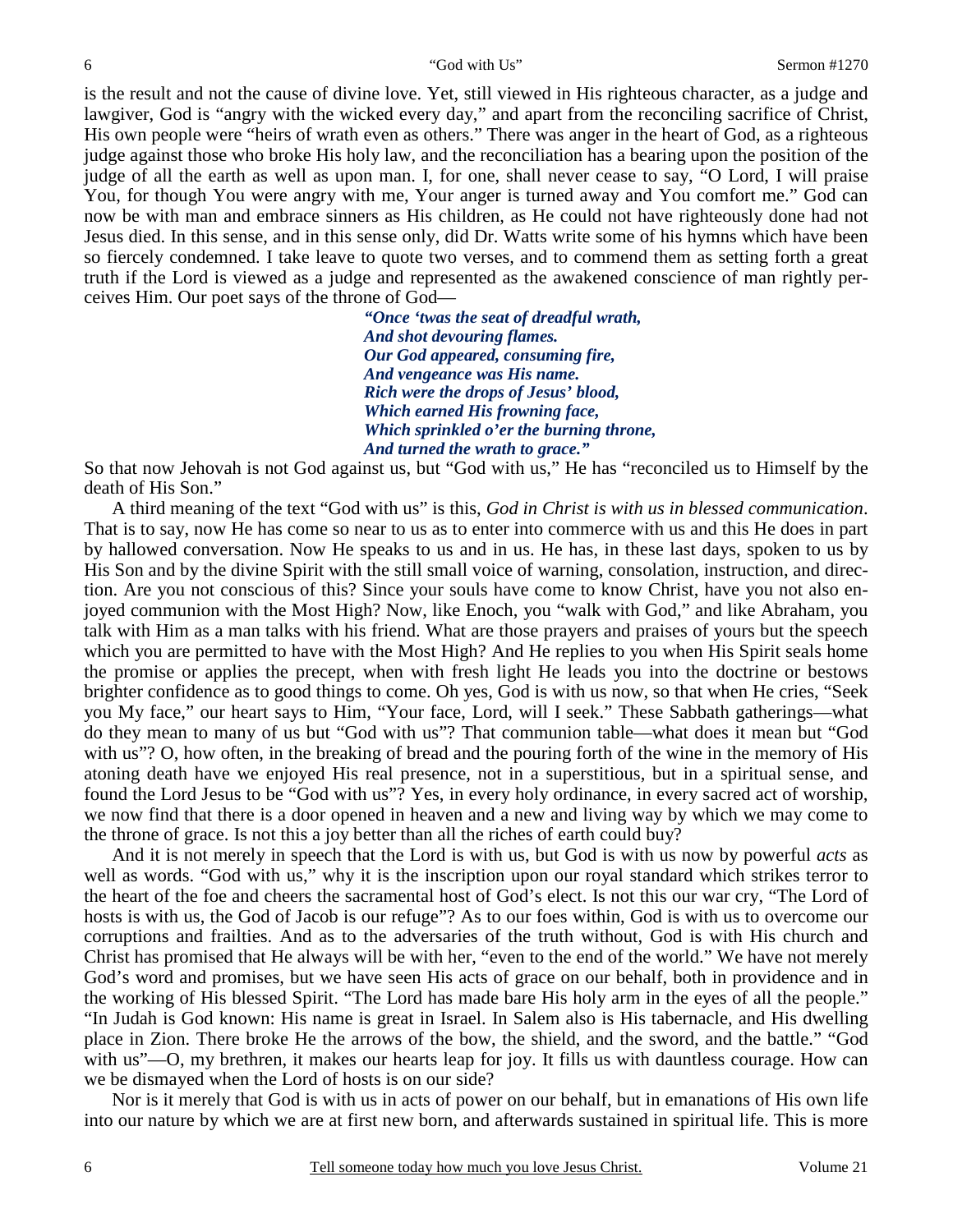wonderful still. By the Holy Spirit the divine seed which "lives and abides forever" is sown in our souls and from day to day we are strengthened with might by His Spirit in the inner man.

Nor is this all, for as the masterpiece of grace, the Lord by His Spirit, even dwells in His people. God is not incarnate in us as in Christ Jesus, but only second in wonder to the incarnation is the indwelling of the Holy Spirit in believers. Now is it "God with us" indeed, for God dwells in us. "Know you not," says the apostle, "that your bodies are the temples of the Holy Spirit?" "As it is written, I will dwell in them, and I will walk in them." Oh, the heights and depths that are comprehended in those few words, "God with us".

I had many more things to say, but time compels me to sum them up in brief. The Lord becomes "God with us" *by the restoration of His image in us*. "God with us" was seen in Adam when he was perfectly pure, but Adam died when he sinned—and God is not the God of the dead but of the living. Now we, in receiving back the new life and being reconciled to God in Christ Jesus, receive also the restored image of God and are renewed in knowledge and true holiness. "God with us" means sanctification—the image of Jesus Christ imprinted upon all His brethren.

God is with us, too, let us remember, and leave the point *in deepest sympathy*. Brethren, are you in sorrow? God is, in Christ, sympathetic to your grief. Brethren, have you a grand objective? I know what it is, it is God's glory—therein also you are sympathetic with God and God with you. What, let me inquire, is your greatest joy? Have you not learned to rejoice in the Lord? Do you not joy in God by Jesus Christ? Then God also joys in you. He rests in His love and rejoices over you with singing, so that there is God with us in a very wonderful respect, inasmuch as through Christ our aims and desires are like those of God. We desire the same thing, press forward with the same aim, and rejoice in the same objects of delight. When the Lord says, "This is My beloved Son, in whom I am well pleased," our heart answers, "Yes, and in Him we are well pleased, too." The pleasure of the Father is the pleasure of His own chosen children, for we also joy in Christ—our very soul exults at the sound of His name.

**III.** I must leave this delightful theme when I have said two or three things about OUR PERSONAL APPROPRIATION of the truth before us.

"God with us." Then, if Jesus Christ is "God with us," let us come to God without any question or hesitancy. Whoever you may be, you need no priest or intercessor to introduce you to God, for God has introduced Himself to you. Are you children? Then come to God in the child Jesus who slept in Bethlehem's manger. Oh, you grey heads, you need not keep back, but like Simeon come and take Him in your arms and say, "Lord, now let Your servant depart in peace according to Your word, for my eyes have seen Your salvation." God sends an Ambassador who inspires no fear—not with helmet and coat of mail, bearing lance, does heaven's herald approach us—but the white flag is held in the hand of a child, in the hand of one chosen out of the people—in the hand of one who died, in the hand of one who, though He sits in glory, still wears the nail-prints. O man, God comes to you as one like yourself. Do not be afraid to come to the gentle Jesus. Do not imagine that you need to be prepared for an audience with Him, or that you need the intercession of a saint, or the intervention of priest or minister. Anyone could have come to the babe in Bethlehem. The horned oxen, I think, ate of the hay on which He slept and feared not. Jesus is the friend of each one of us, sinful and unworthy though we are. You, poor ones, you need not fear to come, for look, He is born in a stable and in a manger He is cradled. You have not worse accommodation than His. You are not poorer than He. Come and welcome to the poor man's Prince, to the peasants' Savior. Stay not back through fear of your unfitness—the shepherds came to Him in all their rags. I read not that they tarried to put on their best garments, but in the clothes in which they wrapped themselves that cold midnight they hastened, just as they were, to the young child's presence. God looks not at garments, but at hearts and accepts men when they come to Him with willing spirits, whether they are rich or poor. Come, then. Come and welcome, for God is indeed, "God with us."

But O, let there be no delay about it. It did seem to me, as I turned this subject over yesterday, that for any man to say, "I will not come to God," after God has come to man in such a form as this, were an unpardonable act of treason. Perhaps you knew not God's love when you sinned as you did. Perhaps, though you persecuted His saints, you did it ignorantly in unbelief. But, behold your God extends the olive branch of peace to you. He extends it in a wondrous way, for He Himself comes here to be born of